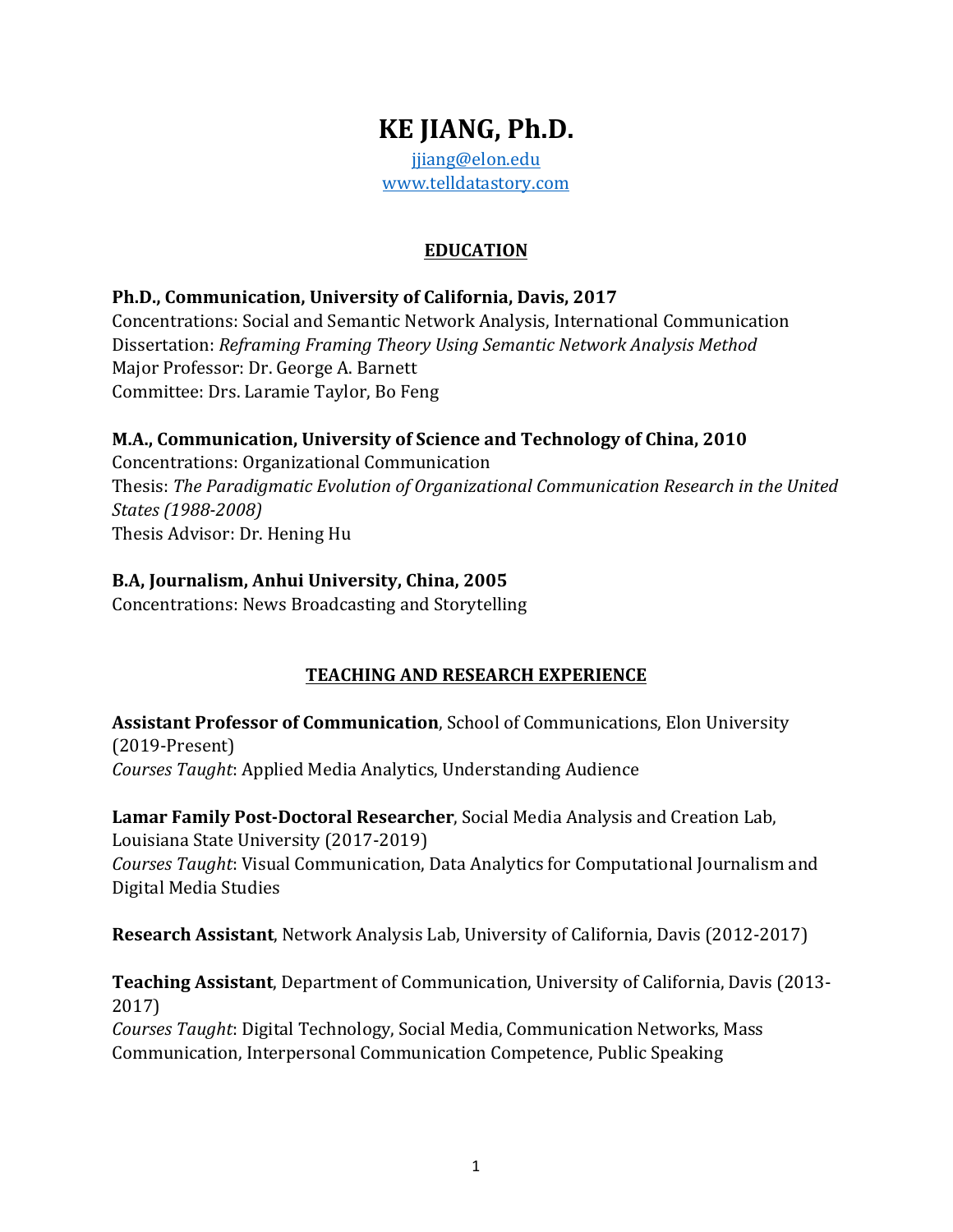#### **PUBLICATIONS**

#### **JOURNAL ARTICLES:**

- Henderson, M., Jiang, K., Johnson, M., & Porter, L. (2019). (Mis)Measuring Social Media Engagement: Validating Survey-based Measures of Twitter Activity. *Social Science Computer Review*. (Upcoming)
- Jiang, K., Anderton, B. N., Ronald, P. C., & Barnett, G. A. (2018). Semantic Network Analysis Reveals Opposing Online Representations of the Search Term "GMO". *Global Challenges, 2*. DOI: 10.1002/gch2.201700082.
- Hilbert, M., James, R. G., Gil-Lopez, T., Jiang, K., & Zhou, Y. (2018). The Complementary Importance of Static Structure and Temporal Dynamics in Teamwork Communication. *Human Communication Research, 44,* 343–373. DOI: 10.1093/hcr/hqy008.
- Xanat, V. M., Jiang, K., Barnett, G. A., & Park, H. W. (2018). International trade of GMOrelated agricultural products. *Quality & Quantity, 52, 565-587. DOI:* 10.1007/s11135-017-0521-8.
- Jiang, K., Benefield, G., Yang, J. F., & Barnett, G. A. (2017). Mapping Articles on China in Wikipedia: An Inter-Language Semantic Network Analysis. In the Proceeding of Hawaii International Conference on System Science (HICSS-50).
- Barnett, G. A., Chu, J. X., Jiang, K., Huh, C., Park, J. Y., Park, H.W. (2017). Measuring Word of Mouth Networking of International Relations as Expressed in Social Media Big Data: Implications for Open Government and Diplomacy 2.0. *Government Information Quarterly, 34*, 37-44. DOI: 10.2501/IJMR-2014-043.
- Jiang, K., Barnett, G. A., & Taylor, L. D. (2016). Dynamics of culture frames in international news coverage: A semantic network analysis. *International Journal of Communication, 10*, 3710–3736*.* DOI: 1932–8036/20160005.
- Barnett, G. A & Jiang, K. (2016). Resilience of the World Wide Web: A Longitudinal Two-Mode Network Analysis. *Social Network Analysis and Mining, 6. DOI:* 10.1007/s13278-016-0415-0.
- Barnett, G. A., Jiang, K., & Hammond, J. (2015). Using Coherencies to examine network evolution and co-evolution. *Social Network Analysis and Mining, 5. DOI:* 10.1007/s13278-015-0297-6.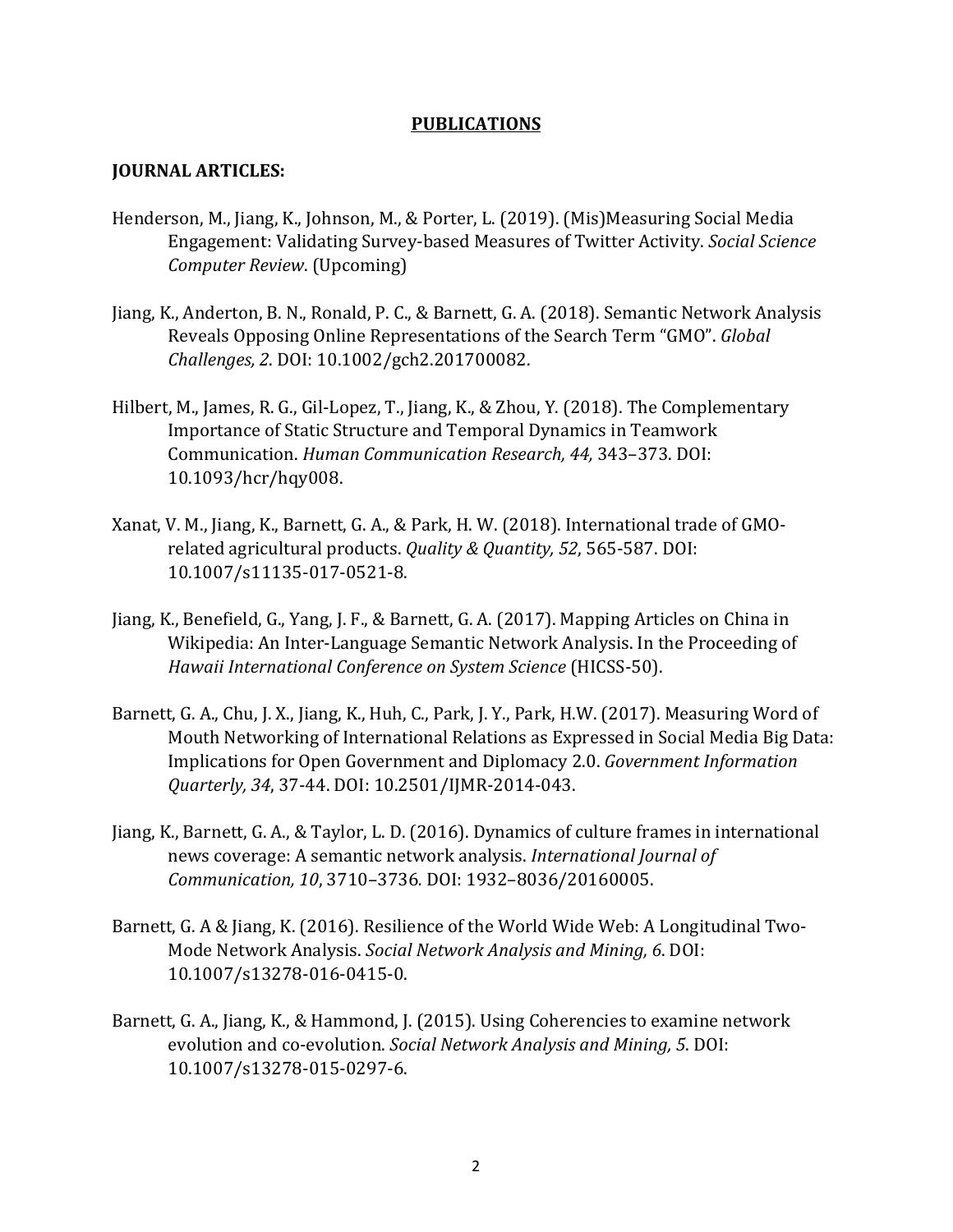- Barnett, G. A., Lee, M., Jiang, K., & Park, H. W. (2015). The Flow of International Students from a Macro Perspective: A Network Analysis. *Compare: A Journal of Comparative* and International Education, 4, 533-559. DOI: 10.1080/03057925.2015.1015965.
- Jiang, K. (2014). International Student Flows between Asia, Australia, and Russia: A Network Analysis. *Journal of Contemporary Eastern Asia, 13, 83-98.*
- Barnett, G. A., Park, H. W., Jiang, K., Tang, C., & Aguillo, I. F. (2014). *A Multi-Level Network* Analysis of Web-Citations among the World's Universities. Scientometrics, 99, 5-26. DOI: 10.1007/s11192-013-1070-0.
- Jiang, K., & Barnett, G. A. (2013). Guanxi Networks in China. *Journal of Contemporary Eastern Asia, 12*, 89-97.

### **BOOK CHAPTERS:**

- Jiang, K., & Barnett, G. A. (2018). The Structure of the International Communication Association—2016: A Network Analysis. In A. Shaw & T. Scott (Eds.), *Interventions: Communication Theory and Practice* (ICA Theme Book). (pp. 31 -51). New York: Peter Lang Publishing.
- Jiang, K., Barnett, G. A., Taylor, L. D., & Feng, B. (2018). Dynamic Co-evolutions of Peace Frames in the United States, Mainland China, and Hong Kong: A Semantic Network Analysis. In B. Cook (Eds.), *Handbook of Research on Examining Global Peacemaking in the Digital Age.* (pp. 145-168). Hershey, Pennsylvania: IGI Global.
- Barnett, G. A., & Jiang, K. (2017). Issues in Intercultural Communication Research. In L. Chen (Ed.), Handbook of Intercultural Communication (vol.9), *Handbooks of Communication Science.* (pp. 99-118). Mouton de Gruyter: Berlin. DOI: 10.1515/9781501500060-005.
- Barnett, G. A., & Jiang, K. (2014). The Application of Social Network Analysis in Communication Studies In J.H. Hong (Eds.), *New Trends in Communication Studies* (pp. 861-887). Beijing, China: Tsinghua University Press.

#### **REFEREED CONFERENCE PAPERS**

Oquendo, J., Jiang, K., & Porter, L. (2019, October). *The Ecology of Latinx Twitter*. Paper presented at AoIR (Association of Internet Researchers) Annual Conference, Brisbane, Australia.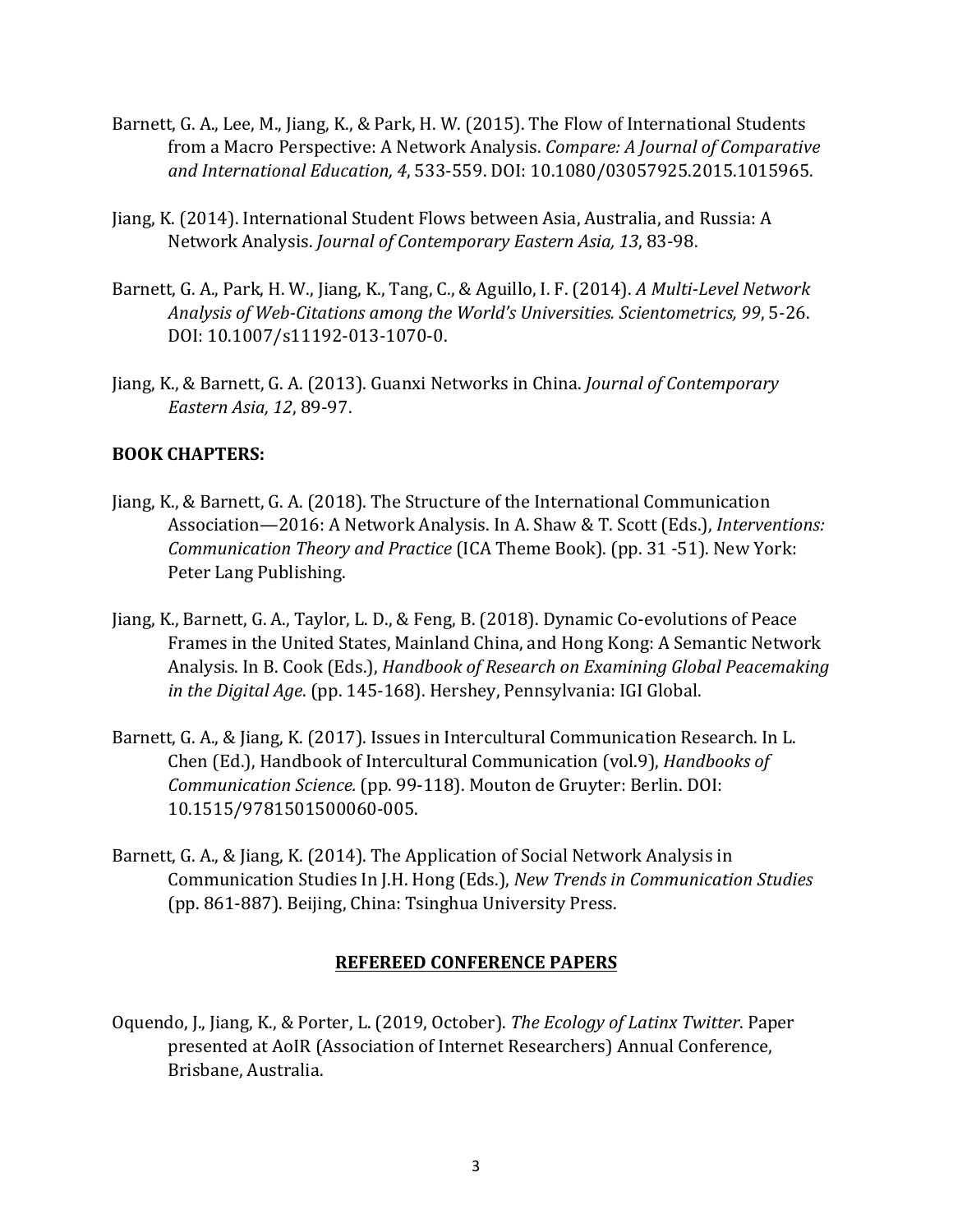- Bryanov, K., Jiang, K., & Porter, L. (2019, September). *The (Skewed) Demographics of Political Engagement on Twitter*. Paper presented at ECPR (European Consortium for Political Research) Annual Conference, Wrocław, Poland.
- Jiang, K., Li, R., Porter, L., & Wang, R. (2019, August). *Tweeting the Screen: Investigating* **Types of Second Screeners and Their Social Media Behavious. Paper presented at** AEJMC (Association for Education in Journalism and Mass Communication) Annual Conference, Toronto, Canada.
- Jiang, K., Wang, R., Porter, L., & Johnson, M. (2018, August). *Pundits, Presenters and Promoters: Investigating Gaps in Digital Production among Social Media Users Using* Self-Reported and Behavioral Measures. Paper presented at AEJMC Annual Conference, Washington, DC. (1st Place, Faculty Paper Competition, **Communication Technology Division**).
- Oquendo, J., Jiang, K., & Porter, L. (2018, August). *Ethnicity and Language: A Cross-*Language Semantic Network Analysis of Tweets. Paper presented at AEJMC Annual Conference, Washington, DC.
- Jiang, K., Porter, L., Henderson, M., Johnson, M., Wang, R., & Watson, B. (2018, June). Who *Produced What on Twitter: Integrating Semantic Network Analysis with Survey Research*. Paper presented at XXXVIII Sunbelt Conference of the International Network for Social Network Analysis, Utrecht, Netherlands.
- Barnett, G. A., Jiang, K., & Alagra, C. (2018, June). *Network Stability due to Structural* and Diachronic Equivalence: An examination of the international news network. Paper presented at XXXVIII Sunbelt Conference of the International Network for Social Network Analysis, Utrecht, Netherlands.
- Hilbert, M., James, R. G., Gil-Lopez, T., Jiang, K., & Zhou, Y. (2017, July). *The Predictability of Communication Patterns in Spontaneous Teamwork.* Post presented at International Conference on Computational Social Science, Cologne, Germany.
- Jiang, K., & Barnett, G. A. (2017, May). *Communication Research at the Global Level: A Social and Semantic Network Analysis of International Communication Association*. Paper presented at International Communication Association's 67th Annual Conference, San Diego, CA.
- Ji, J. J., Barnett, G. A., Jiang, K., & Chu, J. X. (2017, May). *Knowledge flow and innovation* networks of genetically modified (GM) crops. Paper presented at XXXVII Sunbelt Conference of the International Network For Social Network Analysis, Beijing, China.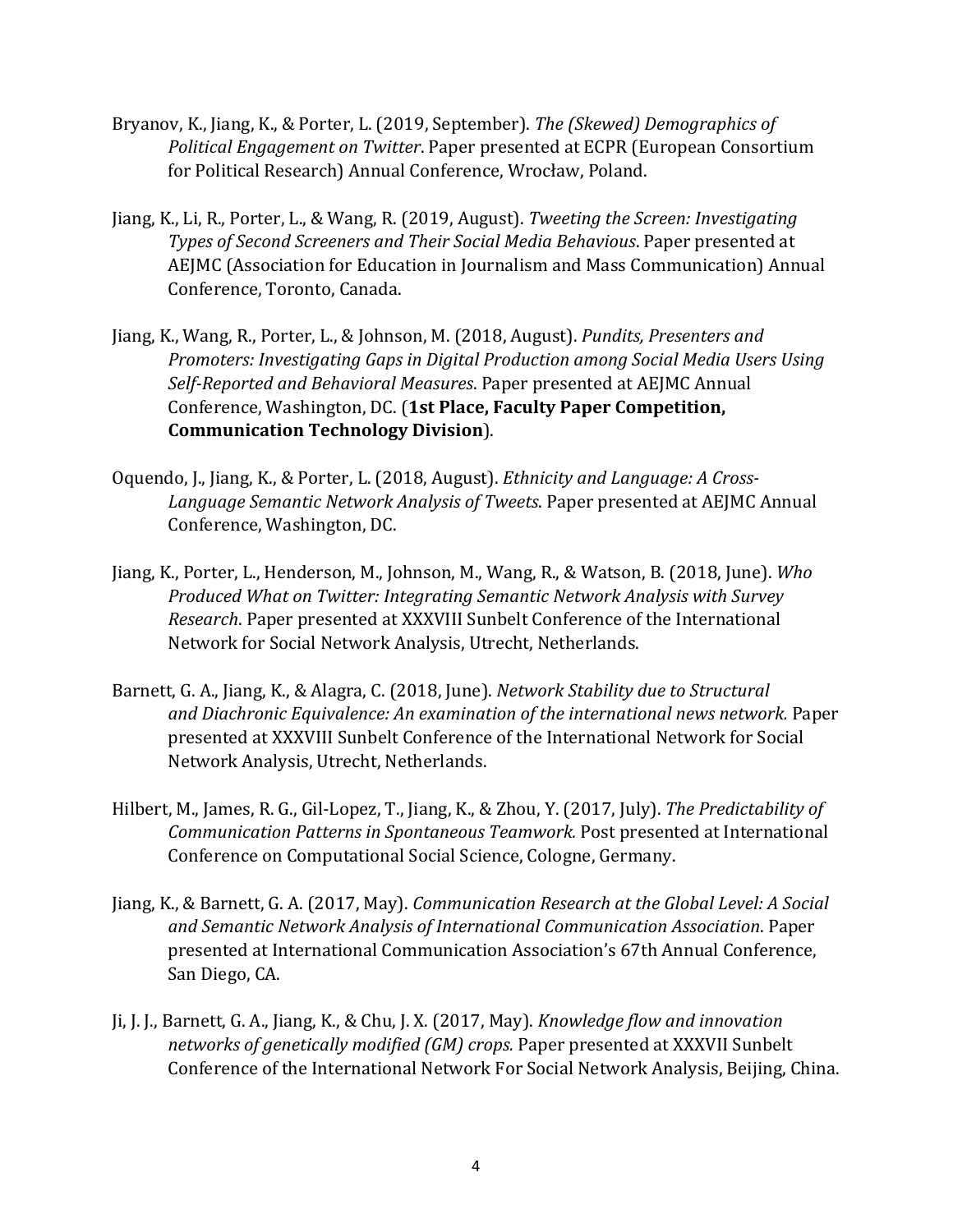- Jiang, K., & Barnett, G. A. (2016, December). *Resilience of the World Wide Web: A* Longitudinal Two-Mode Network Analysis. Paper presented at the Daegu Gyeongbuk International Social Network Conference, Daegu, South Korea.
- Meza, X. V., Jiang, K., Barnett, G. A., Park, H.W. (2016, December). *International Trade of* GMO Related Agricultural Products. Paper presented at the Daegu Gyeongbuk International Social Network Conference, Daegu, South Korea.
- Jiang, K., Barnett, G.A., & Taylor, L. D. (2016, November). Dynamic Co-evolutions of Peace Frames in the United States, Mainland China and Hong Kong: A Semantic Network Analysis. Paper presented at Annual Convention of the National Communication Association, Philadelphia, PA. (Top Paper, Peace and Conflict Communication **Division)**
- Jiang, K., & Barnett, G. A. (2016, April). *Dynamic Co-evolutions of News Frames in* International Peace Coverage: A Semantic Network Analysis. Paper presented at XXXVI Sunbelt Conference of the International Network For Social Network Analysis, Newport Beach, CA.
- Barnett, G. A., Jiang, K., & Liu, B. (2016, April). *Dynamics of the Worldwide Web: A* Longitudinal Analysis of the Two-mode Network of Website Use by Country. Paper presented at XXXVI Sunbelt Conference of the International Network For Social Network Analysis, Newport Beach, CA.
- Meza, X. V., Jiang, K., Barnett, G. A., Park, H.W. (2016, April). *International Trade of GMO Related Agricultural Products.* Paper presented at XXXVI Sunbelt Conference of the International Network For Social Network Analysis, Newport Beach, CA.
- Jiang, K. (2015, December). *Re-framing Framing Theory Using Semantic Network Analysis Method*. Invited talk at The City University of Hong Kong, Hong Kong.
- Jiang, K., & Barnett, G. A. (2015, October). 20 Years News Frames of Media Coverage of Peace In the United States and China: A Semantic Network Analysis. Paper presented at the Daegu Gyeongbuk International Social Network Conference, Daegu, South Korea.
- Pan, P., Yang, J. F., & Jiang, K. (2015, October). *From Research to Industry: Chinese Semantic Network Analysis of Technological Transformation*. Poster at the Daegu Gyeongbuk International Social Network Conference, Daegu, South Korea.
- Jiang, K., & Barnett, G. A., & Chu, J. X. (2015, June). *Dynamics of Culture Frames and Framing Effects on the Macro Level: A Semantic Network Analysis*. Paper presented at XXXV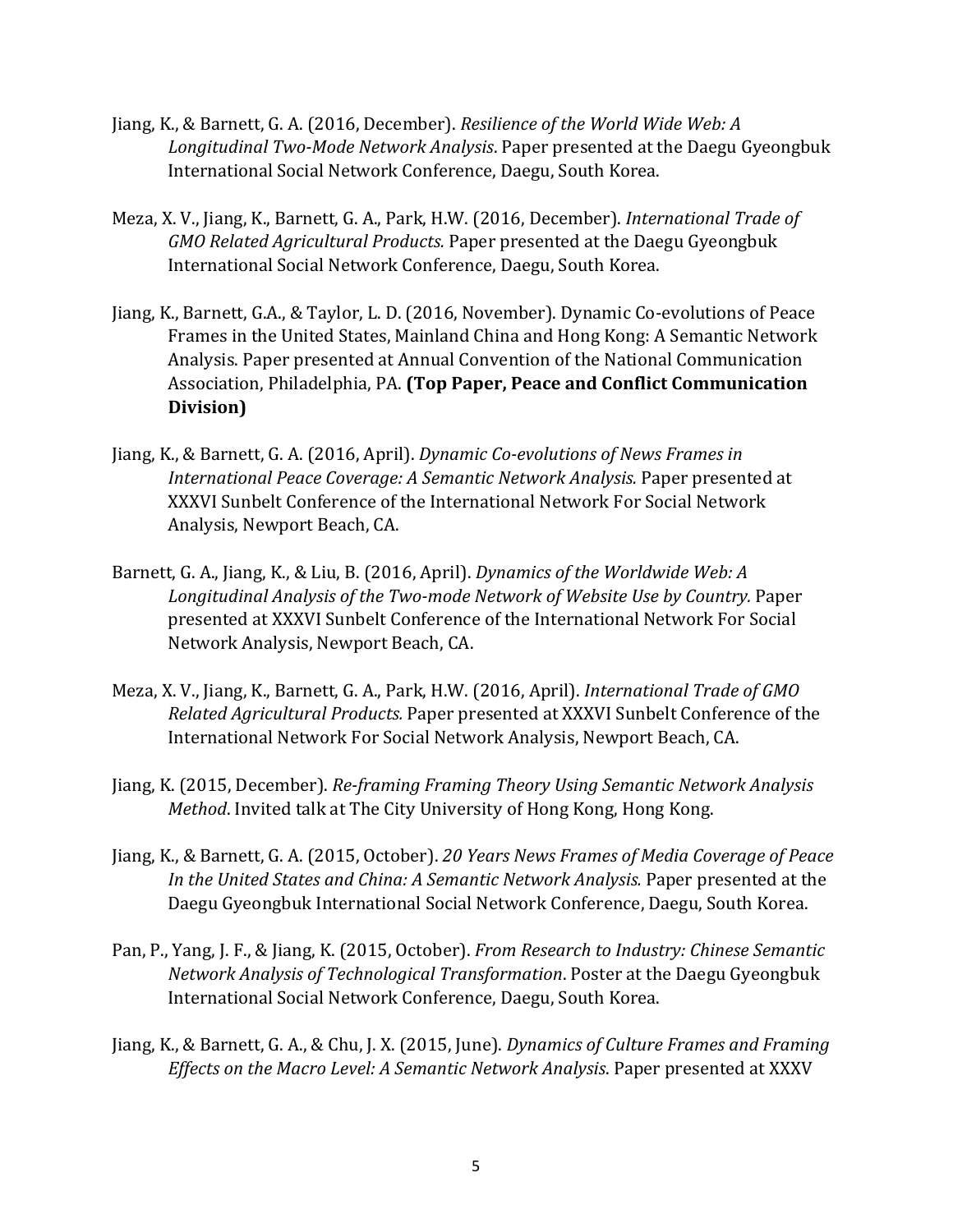Sunbelt Conference of the International Network For Social Network Analysis, Brighton, UK.

- Pan, W., Jiang, K., Wang, Y., Barnett, G. A., & Feng, B. (2015, June). *What Do People Say When* They Post and Comment in Online Depression Forum: A Semantic Network Analysis. Paper presented at XXXV Sunbelt Conference of the International Network For Social Network Analysis, Brighton, UK.
- Chen, M., Jiang, K., Zhao, L., & Barnett, G. A. (2015, June). A Semantic Network Analysis of *Online Breast Cancer Forum. Paper presented at XXXV Sunbelt Conference of the* International Network For Social Network Analysis, Brighton, UK.
- Barnett, G. A., Chu, J. X., Jiang, K., Huh, C., & Park, H. W. (2015, June). The Network of International Relations as Expressed in Social Media: Examining Facebook and Weibo. Paper presented at XXXV Sunbelt Conference of the International Network For Social Network Analysis, Brighton, UK.
- Ji, J. J., Chu, J. X., Jiang, K., & Barnett, G. A. (2015, June). *Semantic Network Analysis of GMO News* on WeChat in China. Paper presented at XXXV Sunbelt Conference of the International Network For Social Network Analysis, Brighton, UK.
- Langle-Flores, A., Perez-Maqueo, O., Jiang, K., & Hilbert, M. (2015, June). *Social Network and Environmental Policy-Civil Society Engagement in Guarding Cabo Pulmo National* Park. Paper presented at XXXV Sunbelt Conference of the International Network For Social Network Analysis, Brighton, UK.
- Jiang, K., Barnett, G. A., & Taylor, L. D. (2014, December). *Culture Frames in International News Coverages: A Semantic Network Analysis.* Paper presented at the Daegu(Korea) Gyeongbuk International Social Network Conference.
- Jiang, K., & Barnett, G. A. (2014, November). *News Framing in the Era of Globalization: Is Convergence Happening?*. Paper presented at annual convention of the National Communication Association, Chicago, IL.
- Jiang, K., & Barnett, G. A. (2014, May). *News Framing in an International Context: A Semantic Network Analysis.* Paper presented at International Communication Association Conference, Seattle, WA.
- Jiang, K. (2013, December). *International Student Flows from A Macro Perspective: A Network Analysis.* Paper presented at the Daegu Gyeongbuk International Social Network Conference, Daegu, South Korea.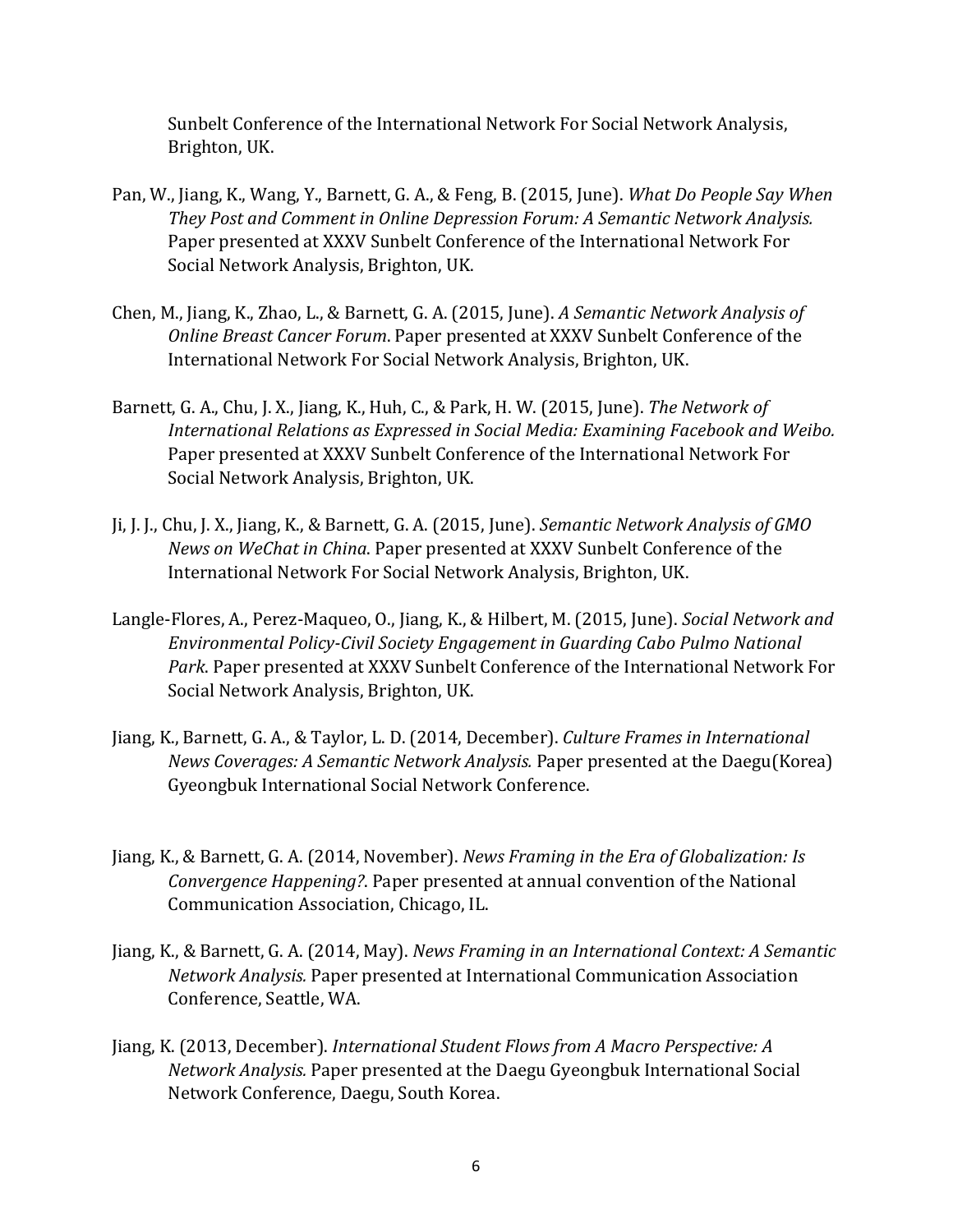Barnett, G. A., Ruiz, J. B., Hammond, J. R., Xin, Zhige, & Jiang, K. (2013, July). An Examination of the Relationship between International Telecommunication and State Sponsorship of Terrorism. Paper presented at the International Network For Social Network Analysis Conference, Xi'an, China.

#### **GRANTS**

**Co-Principal Investigator**, Emergency Management Communication Modeling and Neurophysiological Mechanism in Online Social Networks: A Transactive Memory System Perspective, *National Natural Science Foundation of China*, \$100,000, 01/01/2016 -01/01/2020. 

#### **AWARDS**

**1st Place**, Faculty Paper Competition, Communication Technology Division, AEJMC (2018)

**Top Paper**, Peace and Conflict Communication Division, NCA (2016)

**Dissertation Improvement Award**, Institute for Social Sciences, UC Davis (2015)

**Special Award for Outstanding Original Work**, the Daegu Gyeongbuk International Social Network Conference (2013)

**Championship**, CCTV Host Challenge Contest, China (2005)

**Championship**, Anhui Province TV host contest, China (2004)

**Championship**, China Life Radio Host Contest (2004)

**3rd Place**, National College TV Host Contest, China (2003)

**Outstanding Student Leadership Award**, Anhui University (2001-2004)

#### **HONORS & SCHOLARSHIPS**

**Social Science Dean's Doctoral Fellowship for Excellence Award, UC Davis** (2015)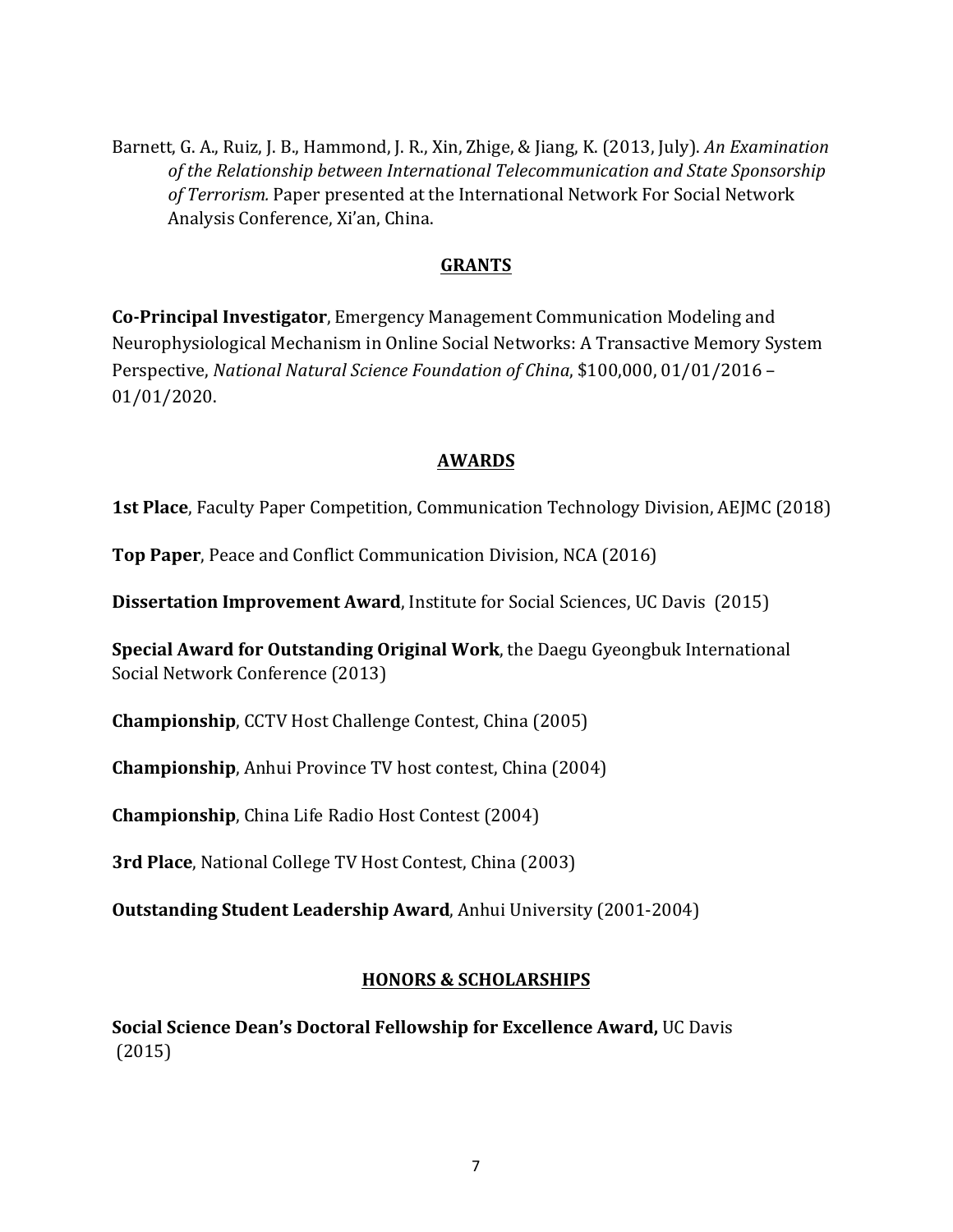**University Fellowship for Excellent Performance**, University of Science and Technology of China (2006)

**Best Bachelor Thesis of the Year, Anhui University (2005)** 

**1st Place Scholarship**, Anhui University (Top 2 among 164 in School of Journalism and Communication) (2002)

### **CONFERENCE LEADERSHIP**

**Conference Committee Member,** The International Conference on E-Democracy and Open Government (2016 - Present)

**Conference Committee Member, Co-Chair, Moderator, Daegu Gyeongbuk International** Social Network Conference (2015 - 2016)

**Board Member,** World Association for Triple Helix & Future Strategy Studies (2015 -Present)

## **JOURNAL REVIEWER**

International Journal of Communication (2018)

Quality & Quantity (2017)

Technological Forecasting & Social Change (2016)

Journal of Contemporary Eastern Asia (2014 - 2016)

# **PROFESSIONAL MEMBERSHIPS**

**Association for Education in Journalism and Mass Communication, USA (2018 –** Present)

**International Communication Association** (2014 – Present)

**National Communication Association, USA (2014 – Present)** 

**International Network for Social Network Analysis** (2013 – Present)